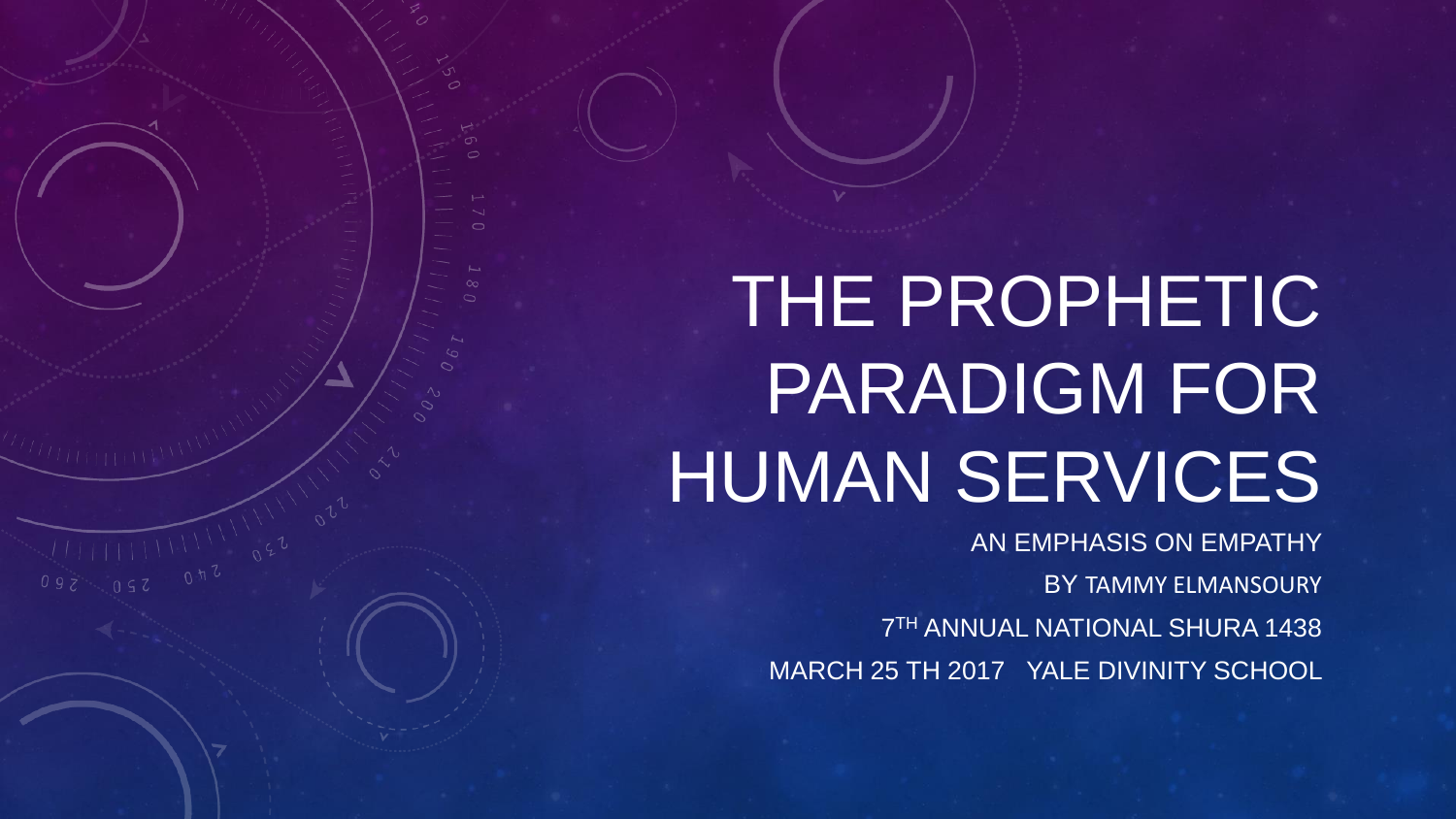## PEOPLE OF SERVICE

- "The best of people are those that bring the most benefit to the rest of mankind."(Daraqutni)
- Whosoever removes a difficulty from a believer, Allah will remove from him a difficulty on the Day of Judgement. Whosoever comforts a destitute person, Allah will comfort him in this world and the next. Whoever conceals the faults of a Muslim, Allah will conceal his faults in this world and the next. Allah will aid a servant (of His) so long as the servant aids his brother. (Muslim)
- "The best of men is the most beneficent of them to others." (Tabarani)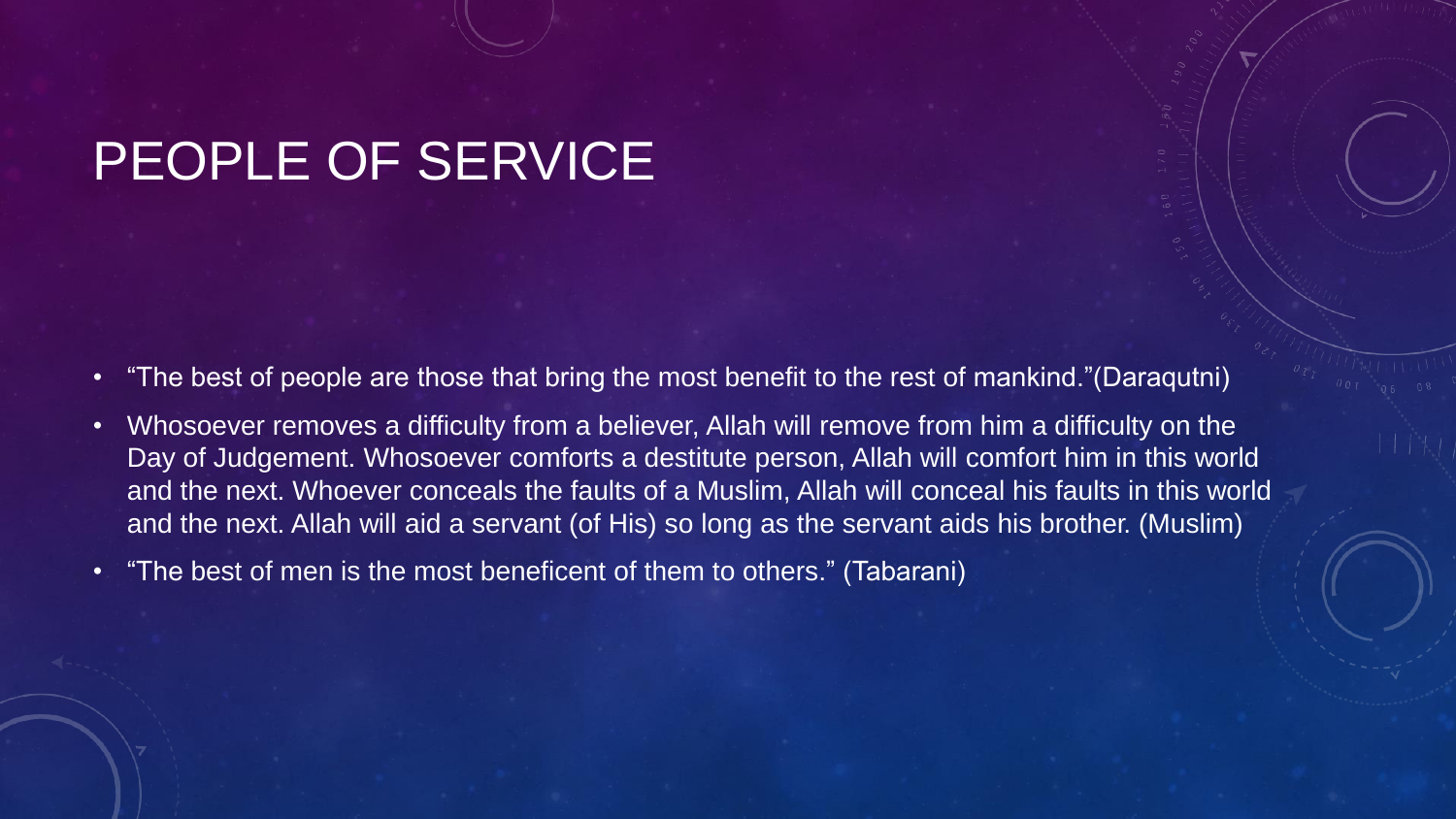#### MORE ON THE PROPHET'S TEACHINGS ON SERVICE

- "Allah \* is not merciful to the one who does not show mercy to mankind." (Tabarani)
- "Do not underestimate any kindness (which you extend to others), even if that should be meeting your brother with a smiling face." (Bukhari)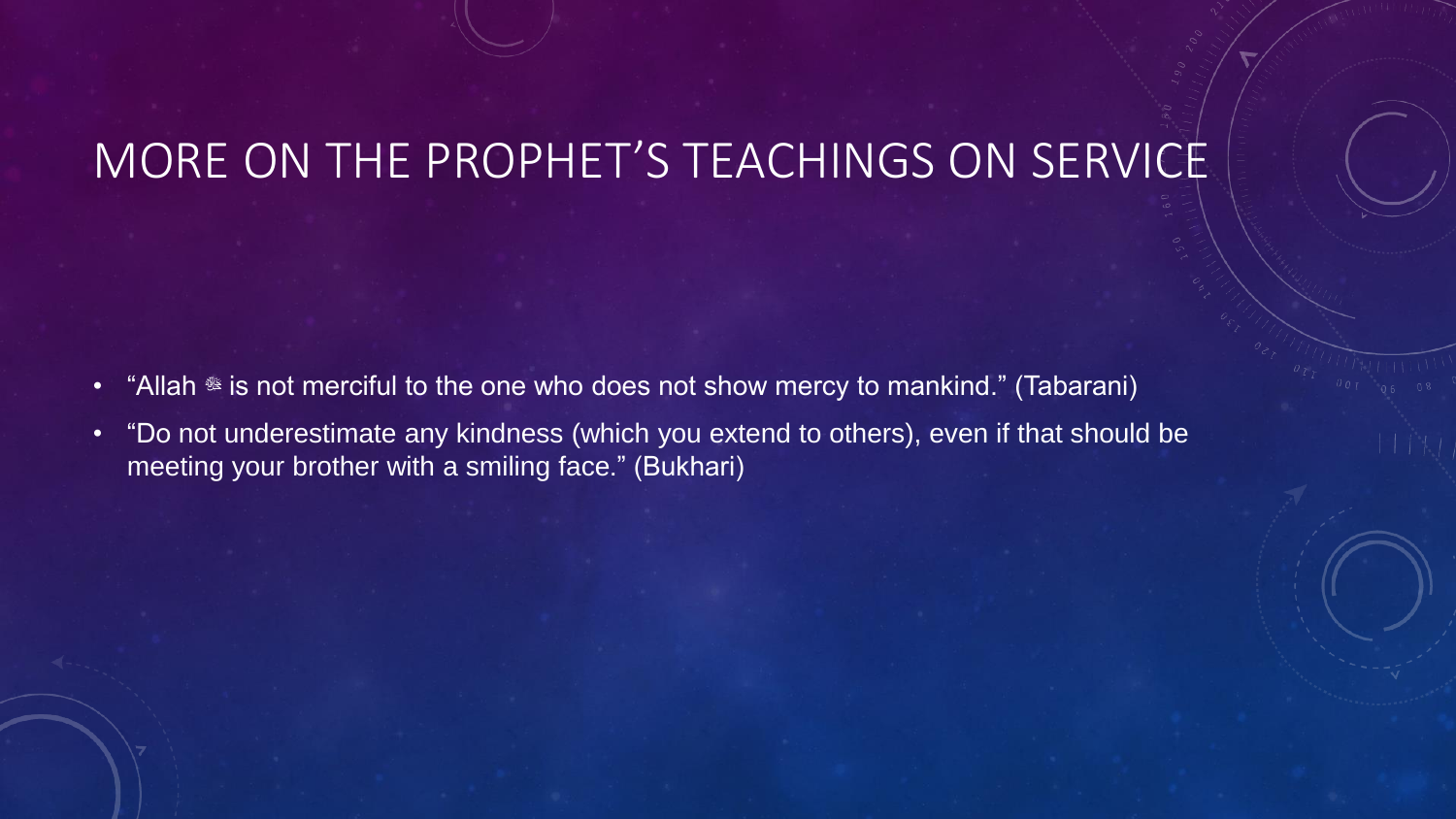## DEEP ROOTS

- Allah \* reminds the believers that it is their obligation to do good
- "Whoever does an atom's weight of good will see it (will be rewarded for it accordingly)" (Quran 99:7)
- "Whoever saves one (soul), it is as if he has saved all of humanity" (Quran 5:32)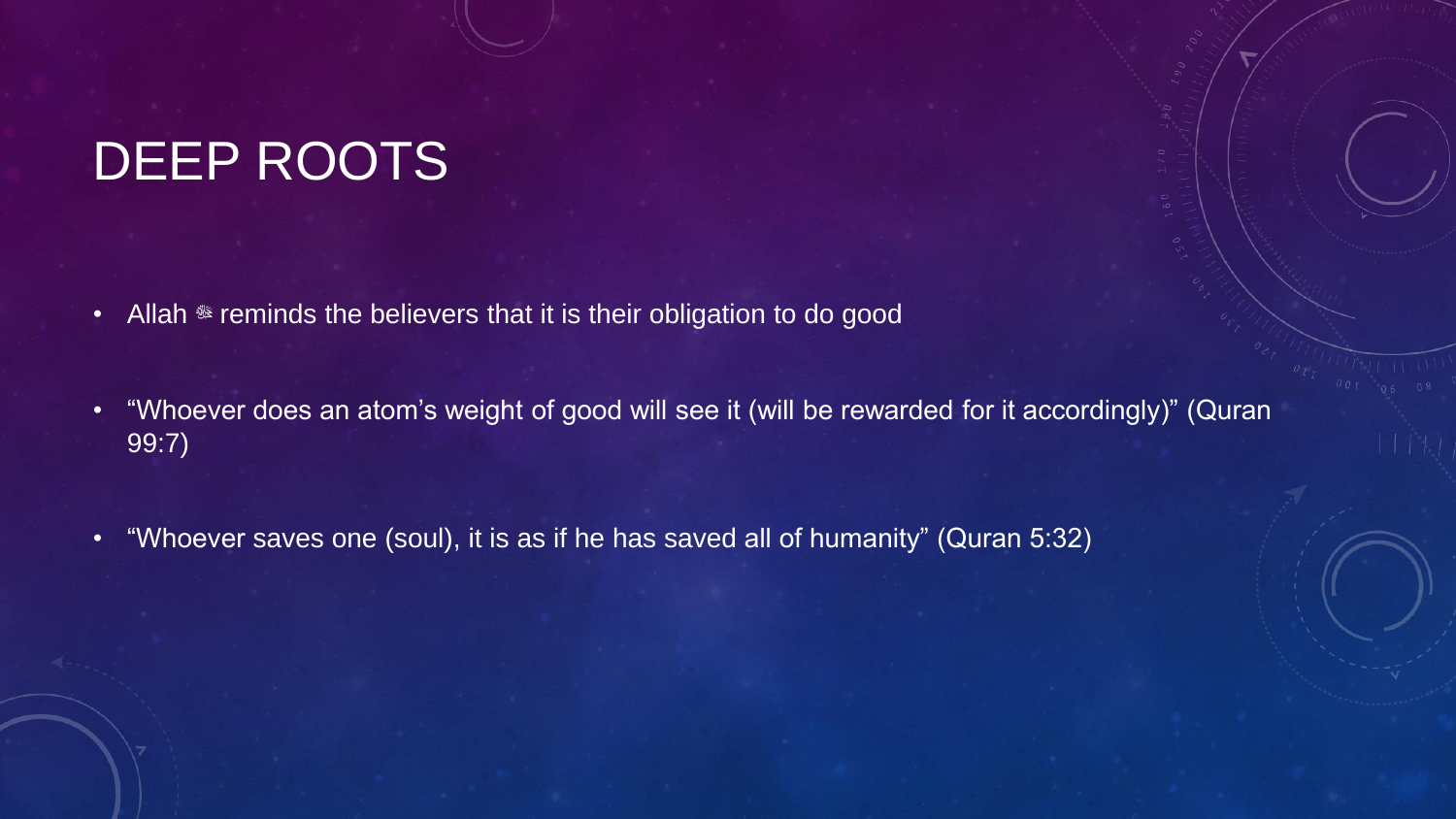## OUR FOOTPRINT

• The Muslim is the one from whose tongue and hand the Muslims are safe. (Bukhari)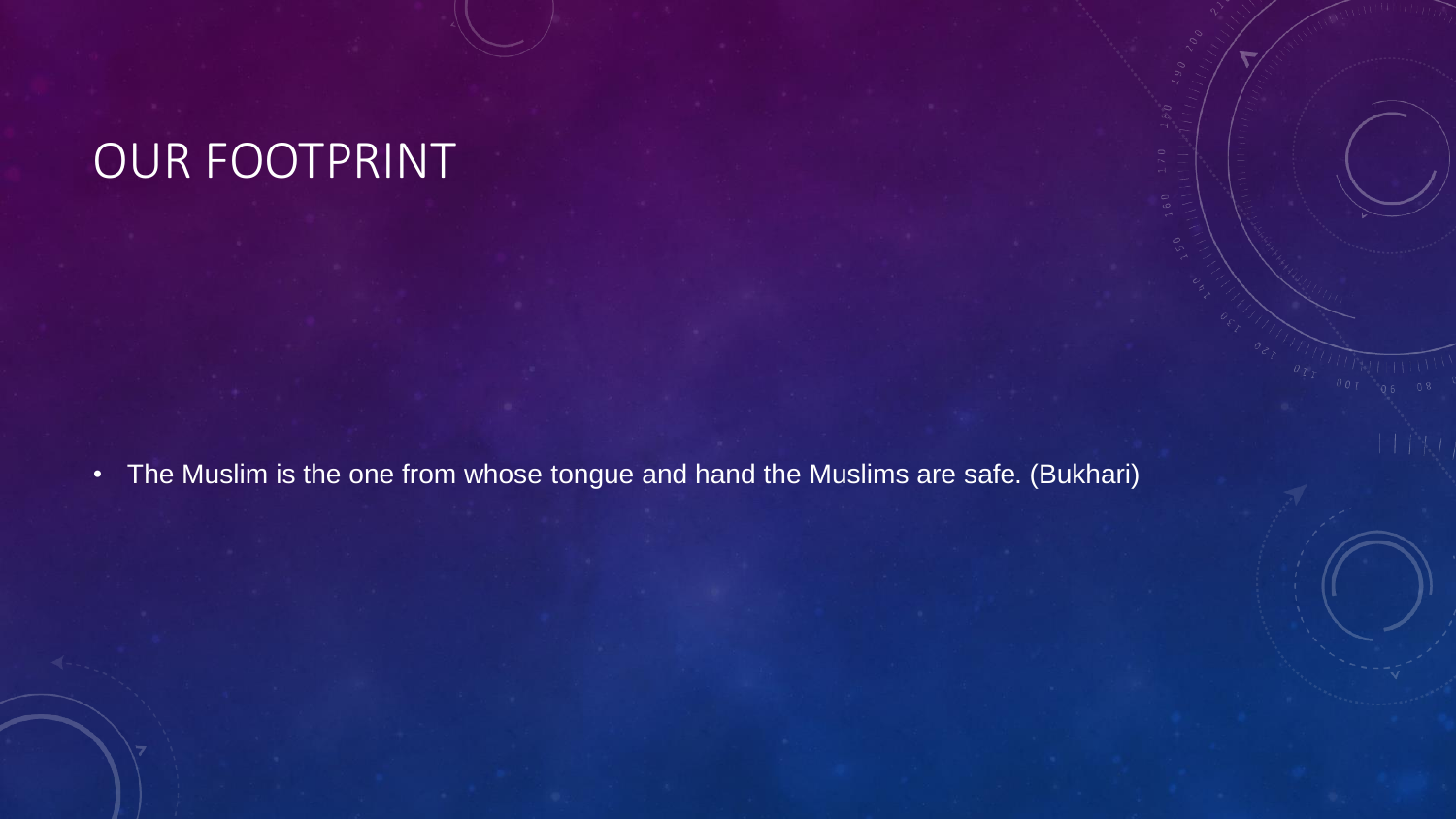### AND YET…

- A recent Gallup poll indicates that 43% of Americans harbor some degree of prejudice towards Muslims
- Fortunately, most Americans make a distinction between the "Muslim people" and the "Muslim religion" in that they view Islam more favorably than they do the Muslims (Brookings)
- We should be troubled by the fact that many Americans do not see us as people of service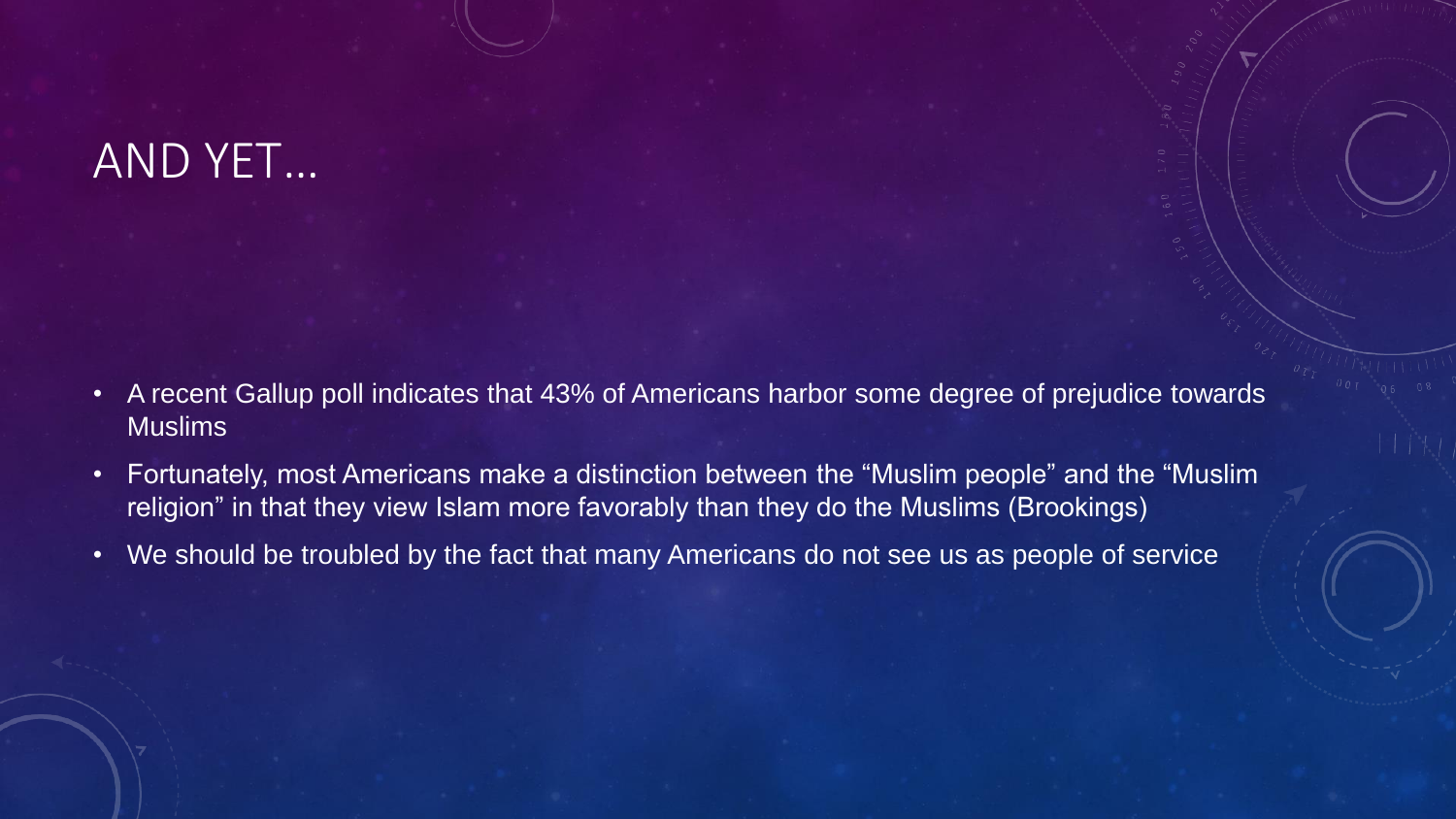#### A DISMAL VOID

- Our contribution to our greater society is more imperative than ever as the United States sinks into a financial and moral abyss
- As poverty increases, people will be in greater need of financial and spiritual support
- We should be seen as a light by those in need